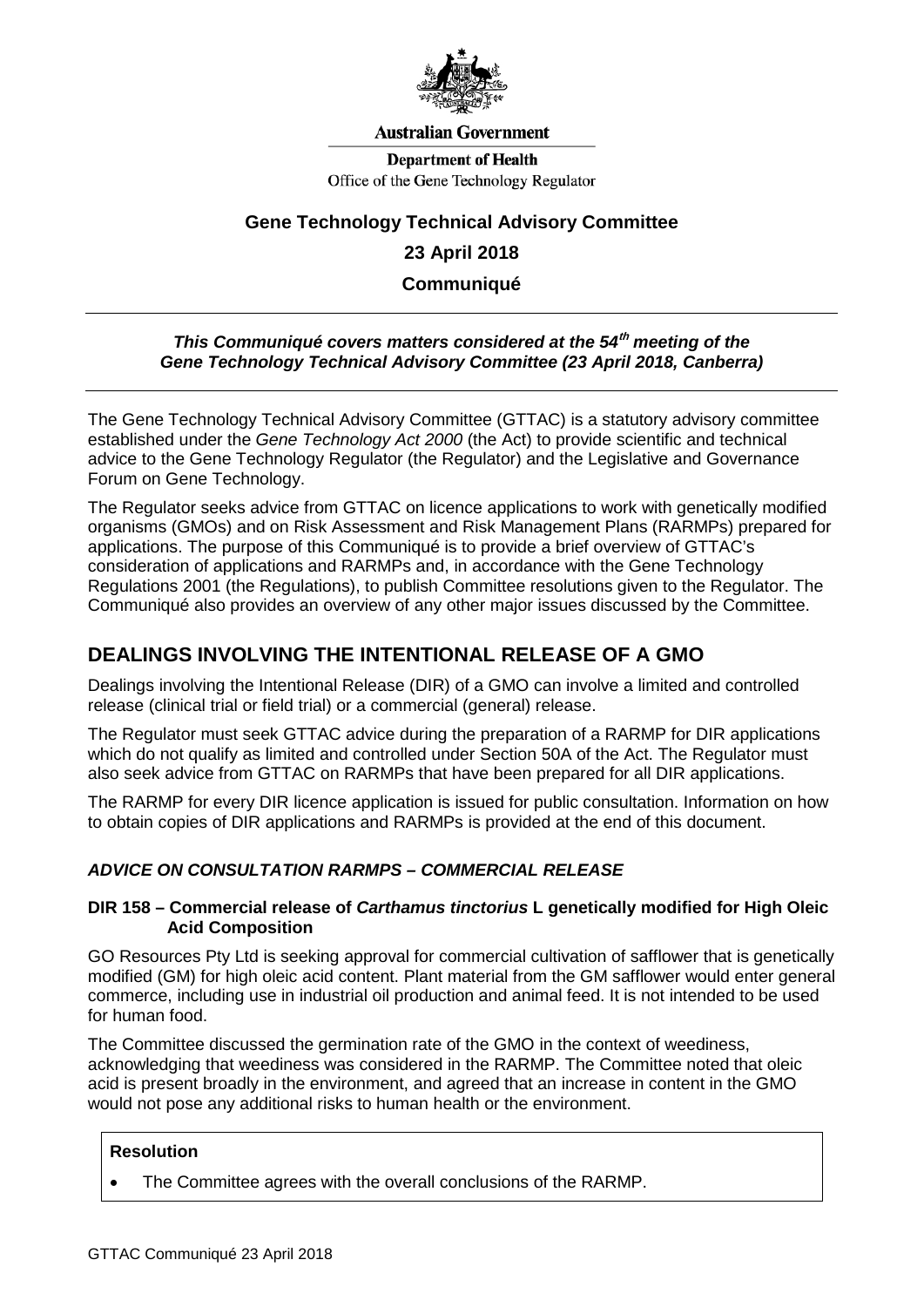# *ADVICE ON CONSULTATION RARMPS – LIMITED AND CONTROLLED RELEASE*

### **DIR 162 – Limited and controlled release of** *Triticum aestivum* **genetically modified for enhanced rust disease resistance**

Licence application DIR 162 from the CSIRO is for a limited and controlled release of GM bread wheat and durum wheat modified to improve resistance to rust disease. The trial would take place from September 2018 to September 2023 in Ginninderra (ACT) and Boorowa (NSW) on a maximum area of up to 40  $\text{m}^2$  per season.

The Committee noted the key points in the consultation RARMP including the conclusion that this release poses negligible risks to people or the environment.

The Committee discussed the proposed control measures for limiting dispersal of GM pollen and seed, and the possible increase in the ability of the GM plants to survive under high disease pressure. It was agreed that the limits and controls for this trial would adequately manage any risks, noting that the RARMP identified issues that may need to be addressed before any future commercial release.

## **Resolution**

- The Committee agrees with the overall conclusions of the RARMP; and
- The Regulator should consider whether the risk of dispersal of GM wheat seeds by rabbits has been adequately addressed in the RARMP.

## **DIR 161 – A genetically modified respiratory syncytial virus (RSV) vaccine for use in clinical trials**

DIR 161 is a licence application from Clinical Network Services to conduct clinical trials of a GM vaccine against respiratory syncytial virus. The GM vaccine would be administered to up to 350 healthy adult volunteers by intranasal spray at specialised clinical facilities over a five year period.

The Committee discussed the size of the proposed trial, the low likelihood of the GMO causing symptoms, and exclusion criteria for "at risk" groups of people, including children and the elderly.

The Committee discussed the genetic modifications and agreed that the use of codon deoptimisation would result in the GMO being attenuated. The committee further discussed the possible effects of the additional amino acid mutations on the properties of the GMO.

### **Resolution**

- The Regulator should:
	- o consider clarifying trial exclusion on the basis of immunodeficiency, age and pregnancy;
	- o further consider controls around the numbers of trial participants;
	- o further consider attenuation of the GMO and risks related to transmission;
	- $\circ$  consider clarifying potential symptoms that may be associated with the GMO;<br> $\circ$  consider the impact of amino acid mutations, other than codon de-optimisation
	- consider the impact of amino acid mutations, other than codon de-optimisation, on attenuation of the GMO; and
- The Committee agrees with instructions in relation to blood and organ donation.

# **DEALINGS NOT INVOLVING THE INTENTIONAL RELEASE OF A GMO**

The Regulator may seek GTTAC advice on RARMPs prepared for an application for Dealings Not involving an Intentional Release (DNIR) into the environment. DNIR licences include research work with GMOs undertaken in physical containment facilities (eg certified by the Regulator) or clinical trials undertaken in clinical facilities.